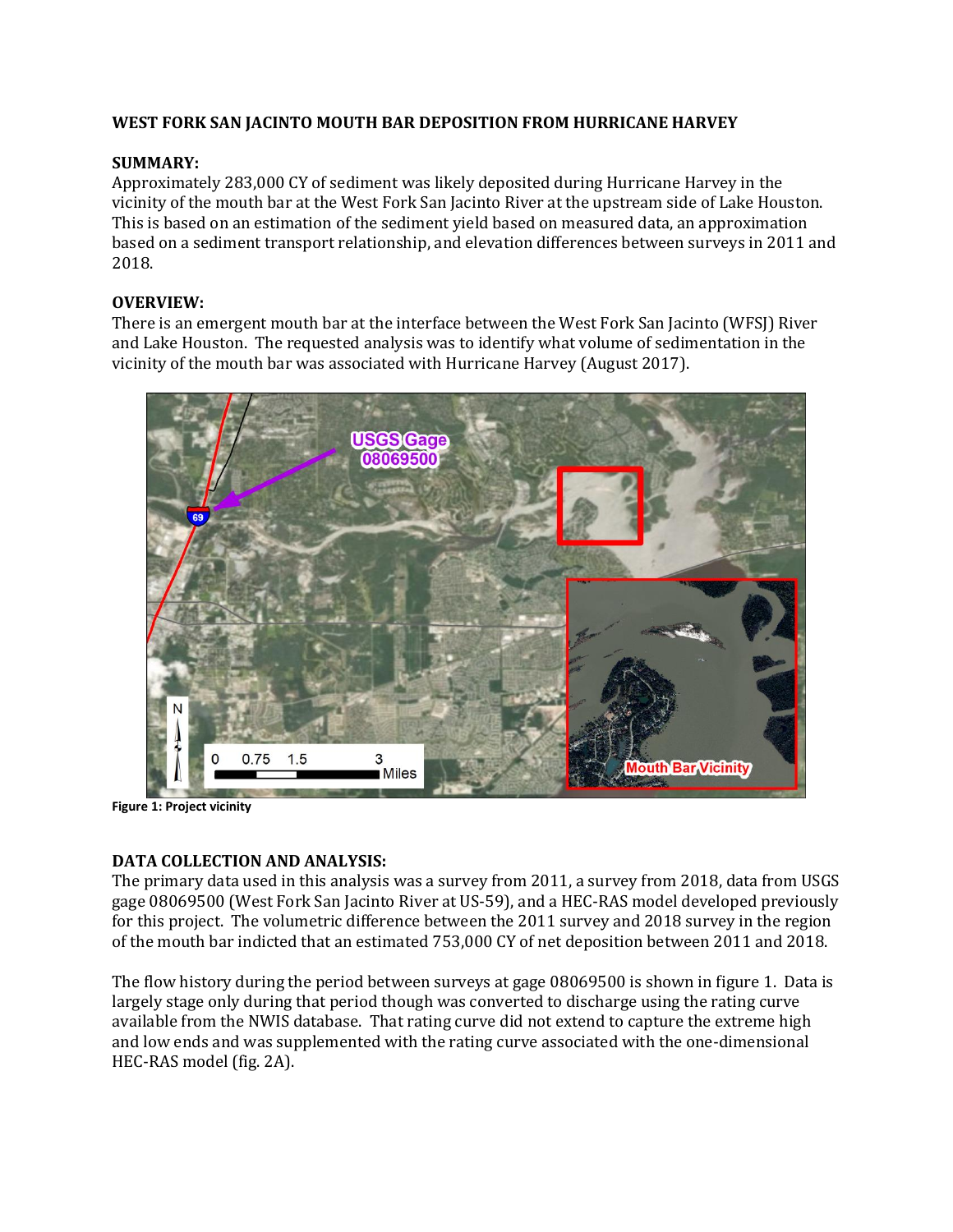

**Figure 2: Stage Hydrograph at USGS 08069500 2011-2018**

Measured suspended sediment data was collected 87 times since 2010 at USGS gage 08069500. Suspended sediment concentration (SSC) data was converted to a bed material load transport rate (tons/day excluding wash load where wash load is identified as sediment below 63 microns). A number of measurements were excluded for a variety of reasons including very low SSC values and absent wash load percentage data. After removing those data points, twenty were left. Wash load percentages were estimated in some circumstances based on reported measured values. Excluding these measurements is not overly problematic given many are at low flow with low suspended sediment concentrations. Additionally, where wash load percentage was reported under those flow and transport conditions the percentage of fines meeting the wash load criteria approached 100%. The rating curve between discharge and suspended bed material load based on measured data is in figure 2B.

A power-law relationship has fit to the measured data and would likely work well within the range of measured data, however there are no measurements above 45,000 cfs. Extrapolating to project suspended bed material load at higher flows produced sediment loads far beyond a reasonable range. In lieu of the measured data relationship, sediment rating curves were developed for the WFSJ upstream of Lake Houston using HEC-RAS cross-section data.

There is no shortage of total-load sediment transport equations; Ackers-White, Engelund-Hansen, Laursen (Copeland), and Yang were used to develop total bed material load rating curves (fig. 2C). The Engelund-Hansen (EH) relationship was selected for the sediment rating curve. This relationship is generally applied to sand-bed rivers with high suspended sediment transport (as is the case in the WFSJ). As a check on the reasonableness of the relationship, both the measured data rating curve and the EH rating curve were used on the flow history during the time period of interest excluding the high flows. The high flows were excluded to prevent the extrapolation issues noted above. The sediment yield from measurements (outside of high flows) was approximately 393,000 tons/year. That of the rating curve developed (outside of high flows) is approximately 422,000 tons/year. This is considered reasonably similar for the purposes of this analysis.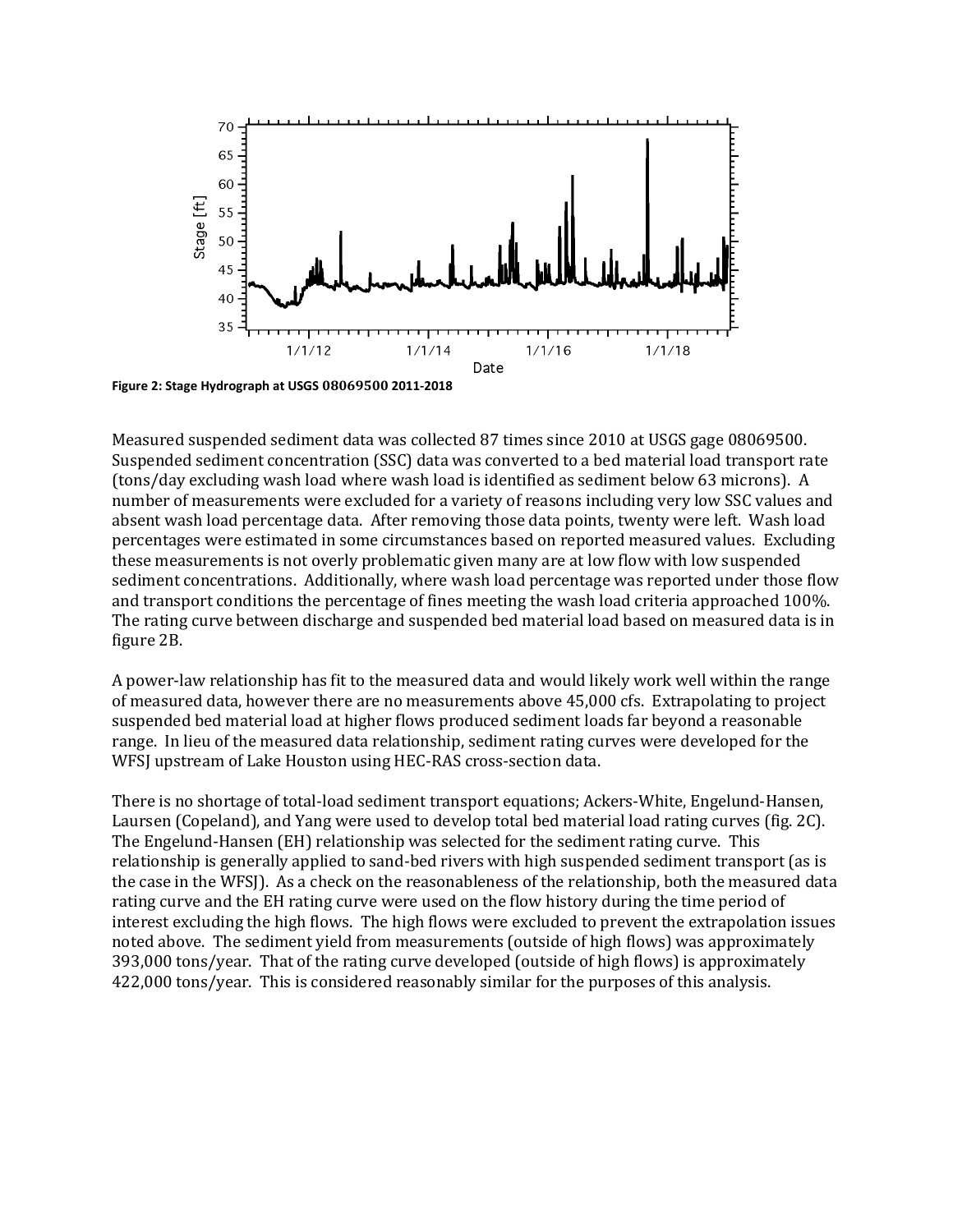

**Figure 3: Data analysis for this report: (A) stage discharge hydrograph at USGS gage 08069500, (B) measured suspended sediment and power-law regression, and (C) bed material load rating curves coinciding with USGS gage 08069500**

The sediment yield was then estimated using flow history for the entire period between surveys to get 5.4M tons (3.9MCY). Approximately 20% of the sediment delivered between surveys was deposited in the mouth bar region (753,000 is approximately 20% of the 3.9MCY). The sedimentation associated with Hurricane Harvey in the area near the mouth bar was estimated based on the fractional sedimentation between surveys. Hurricane Harvey is estimated to have delivered 2.0M tons (1.4MCY) of sediment. Assuming that approximately the same fraction of sediment is deposited at the mouth bar as the whole inter-survey period, the deposition at the mouth bar would be approximately 283,000 CY during Hurricane Harvey.

# *CONSTRUCTION CONSIDERATIONS:*

This analysis and the associated estimations were limited by data availability in the area of the mouth bar and as a result the quantities included for the mouth bar (shown above) are only including emergent volumes above the normal water level of Lake Houston (41.8 ft NAVD88). In order to dredge these areas the contractor performing the work will have to obtain approximately 4 feet of water for dredge plant floatation. The limited hydrographic survey information in the area of the mouth bar by the TWDB in 2011 shows, that there was between 5.3 and 1.0 ft of deposition in the southeastern portion of the point bar. Based on the new emergent area resulting from Harvey